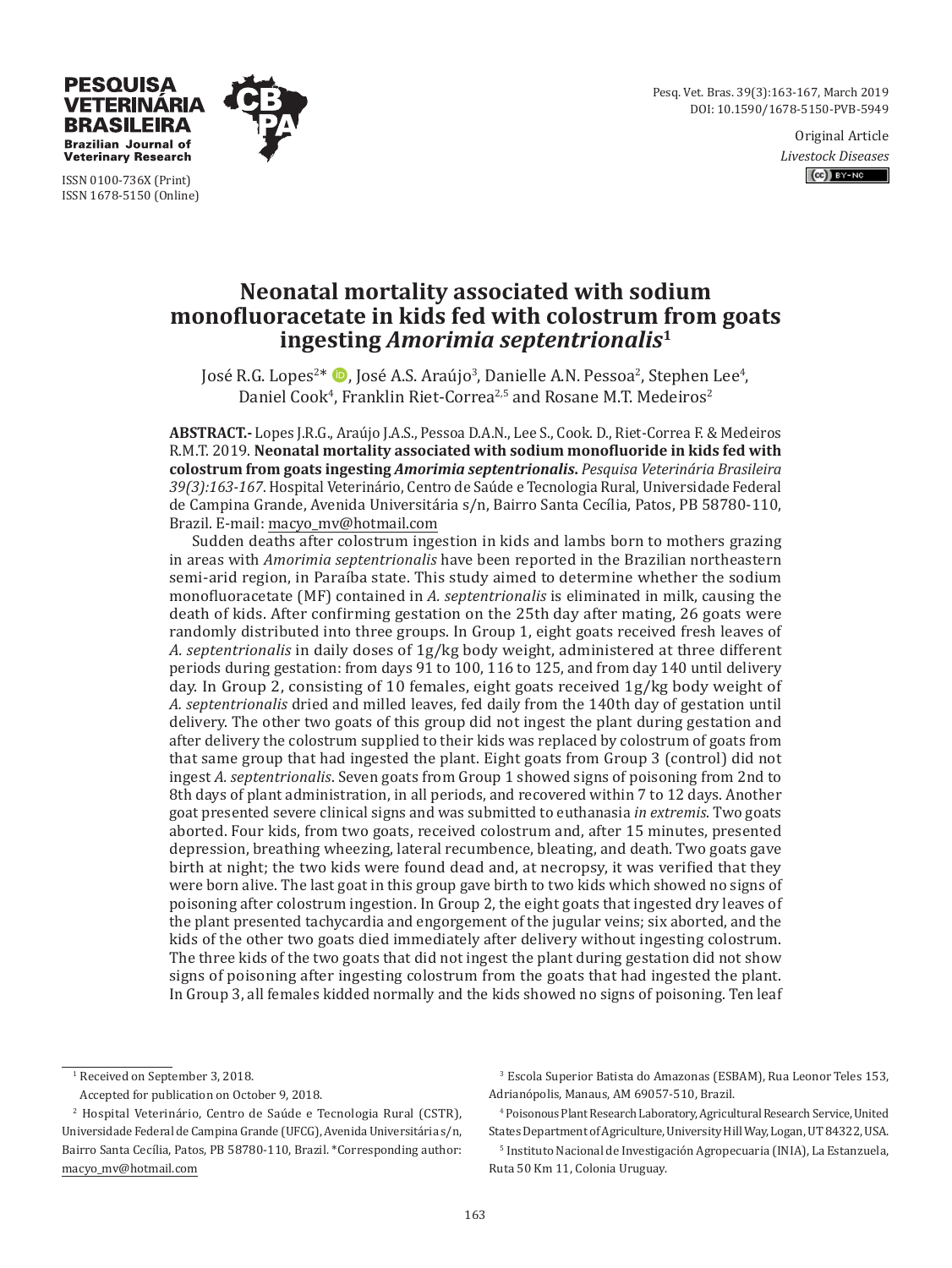samples of *A. septentrionalis* contained 0.00074% ±0.00018 MF. These results demonstrate that the MF of *A. septentrionalis* is eliminated in colostrum and may cause the death of kids. As in previous reports, the plant also caused abortion.

INDEX TERMS: Neonatal mortality, sodium monofluoracetate, colostrum, goats, kids, *Amorimia septentrionalis*, toxins in milk, abortion, plant poisoning, toxicoses.

#### **INTRODUCTION**

**RESUMO.-** [**Mortalidade neonatal associada ao monofluoroacetato de sódio em cabritos alimentados com colostro de cabras ingerindo** *Amorimia septentrionalis***.**] Mortes súbitas, após a ingestão do colostro, em cabritos e cordeiros nascidos de mães que pastejam em áreas com *Amorimia septentrionalis* são relatadas no semiárido da Paraíba. O objetivo deste trabalho foi determinar se o monofluoracetato de sódio (MF) contido em *Amorimia septentrionalis* é eliminado pelo leite, causando a morte dos cabritos. Após a confirmação da gestação no 25º dia após a cobertura, 26 cabras foram aleatoriamente distribuídas em três grupos. No Grupo 1, oito cabras receberam folhas frescas de *A. septentrionalis* em doses diárias de 1g/kg de peso vivo, administradas em três períodos diferentes durante a gestação: entre os dias 91 a 100, 116 a 125 e do 140º dia até o parto. No Grupo 2, composto por 10 fêmeas, oito cabras receberam 1g/kg de peso vivo de folhas secas e trituradas de *A. septentrionalis*, fornecida diariamente do 140º dia de gestação até o parto. As outras duas cabras desse grupo não ingeriram a planta durante a gestação e, ao parirem, o colostro fornecido aos seus cabritos foi substituído pelo colostro de cabras, desse mesmo grupo, que ingeriram a planta. Oito cabras do Grupo 3 (controle) não ingeriram *A. septentrionalis*. Sete cabras do Grupo 1 apresentaram sinais de intoxicação entre o 2º e 8º dia de administração da planta, em todos os períodos, e se recuperavam em 7 a 12 dias. Outra apresentou sinais clínicos graves e foi eutanasiada *in extremis*. Duas cabras abortaram. Quatro cabritos, oriundos de duas cabras, receberam colostro e, após 15 minutos, apresentaram depressão, respiração ofegante, decúbito lateral, berros e morte. Dois cabritos, nascidos de duas cabras que pariram durante a noite, foram encontrados mortos e os achados de necropsia permitem afirmar que nasceram vivos. A outra cabra desse grupo pariu dois cabritos que, mesmo mamando o colostro, não apresentaram sinais de intoxicação. No Grupo 2, as oito cabras que ingeriram a planta seca apresentaram taquicardia e ingurgitamento das veias jugulares; seis abortaram e os cabritos das outras duas morreram imediatamente após o parto, sem ingerir colostro. Os três filhotes das duas cabras que não ingeriram a planta durante a gestação não apresentaram sinais de intoxicação após ter ingerido colostro das cabras que tinham ingerido a planta. No Grupo 3, todas as fêmeas pariram normalmente e os filhotes não apresentaram sinais de intoxicação. Dez amostras de folhas de *A. septentrionalis* continham 0,00074% ±0,00018 de MF. Estes resultados demonstram que o MF de *A. septentrionalis*, além de causar abortos, é eliminado pelo colostro podendo causar a morte dos cabritos.

TERMOS DE INDEXAÇÃO: Mortalidade neonatal, monofluoroacetato de sódio, cabritos, colostro, *Amorimia septentrionalis,* toxinas no leite, aborto, caprinos, intoxicação por planta, toxicoses.

Sodium monofluoracetate (MF) has been identified as a toxic agent in several plants, causing sudden death associated with exercise (Tokarnia et al. 2012). In Brazil, 12 toxic plant species belonging to families Rubiaceae, Bignoniaceae, and Malpighiaceae are known to cause this syndrome (Carvalho et al. 2009). Dueto their acute toxicity, good palatability, and wide geographical distribution, these plants are among the most important toxic plants for ruminants in the Country (Tokarnia et al. 2012).

In the Brazilian northeastern semi-arid region, mainly in the states of Ceará, Paraíba, and Pernambuco (Albuquerque et al.2014), poisoning with *Amorimia septentrionalis* is the most known, widespread and important cause of sudden death in ruminants (Duarte et al. 2013). There are reports of poisoning outbreaks by this plant in sheep and goats in the state of Paraíba, with poisoning occurring mainly at the beginning of the rainy season, when these plants sprout before other forage plants, or after that period, when some forage plants dry (Vasconcelos et al. 2008).

The following clinical signs have been observed in experimentally poisoned goats: dyspnea, tachycardia, and sternal decubitus evolving to lateral decubitus with peddling movements followed by death. Some less affected animals recover. No significant lesion has been described in the necropsy of poisoned animals (Paraguassu 1983), although, histologically, hydropic-vacuolar degeneration of the renal tubular epithelial cells have been observed in some poisoned ruminants (Tokarnia et al. 2012); and in smaller doses ingested for prolonged periods, plants containing MF may cause cardiac fibrosis (Soares et al. 2011).

In addition to causing sudden death syndrome, ingestion of *A. septentrionalis* results in embryonic mortality and abortions in goats (Silva et al. 2017). Goat and sheep raisers in the semi-arid region of Paraíba state have reported that kids and lambs, born to animals that grazed on areas with plants of the *Amorimia* genus during gestation, have died suddenly after colostrum ingestion, suggesting that MF can be excreted in milk, causing the death of kids. This route of elimination of the active principle constitutes a risk to public health, because of the possibility of human consumption of milk from animals that ingest *A. septentrionalis*.

Aiming to experimentally investigate the elimination of MF in milk, the objective of this study was to verify the occurrence of poisoning of kids fed with colostrum from goats that ingested *Amorimia septentrionalis*.

#### **MATERIALS AND METHODS**

The experiment was conducted at the Hospital Veterinário of Universidade Federal de Campina Grande (UFCG). Twenty-six goats and two male goats, crossbred, at breeding age, were used in this study. Initially, the females were submitted to ultrasound examination for negative diagnosis of pregnancy and, subsequently, hosted in stalls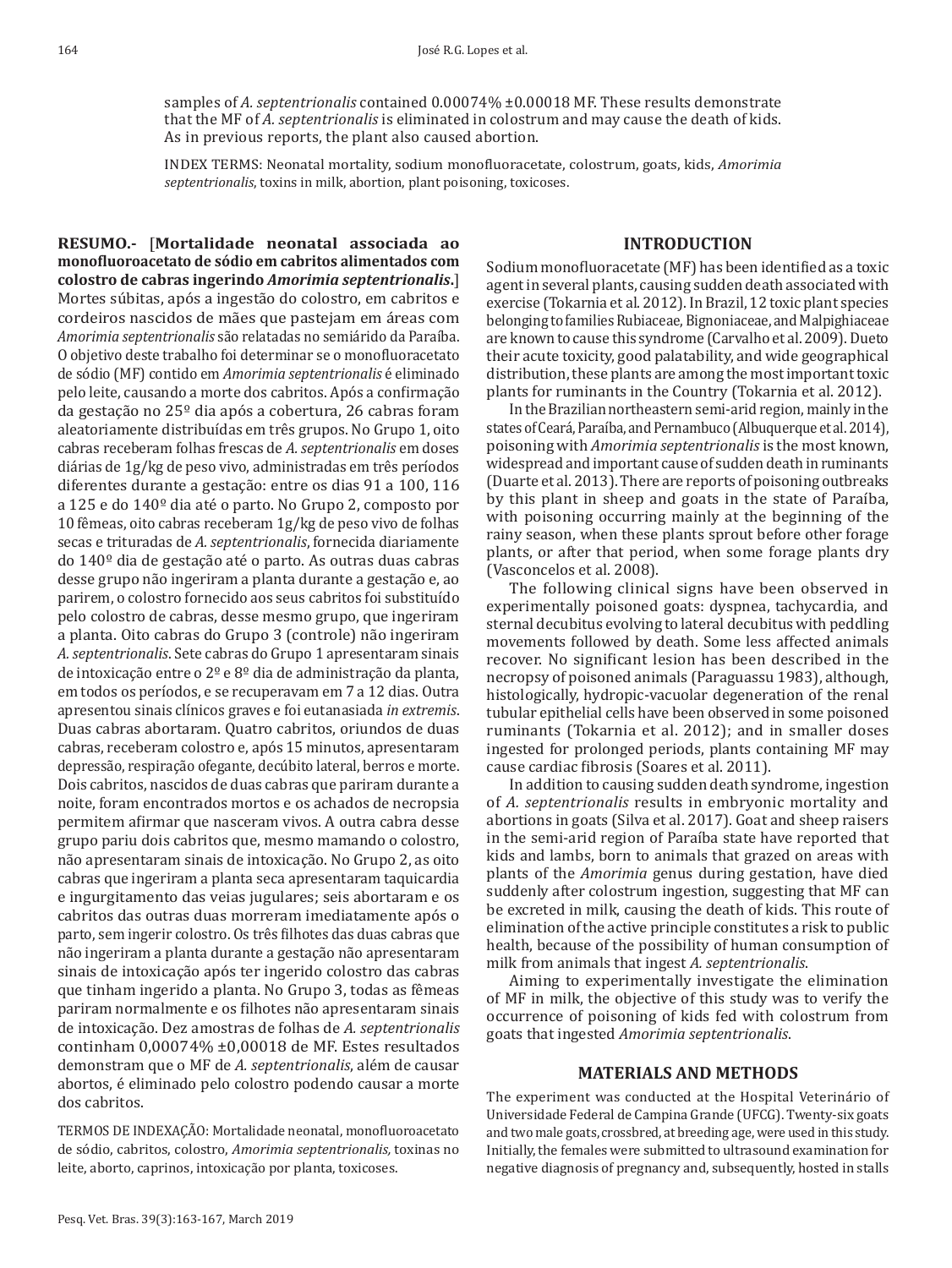Animals were fed with *Amorimia septentrionalis* collected weekly in the municipality of Teixeira (07°12'24"S; 37°15'11"W), Paraíba state. One specimen of the plant was dried and deposited in the Herbarium of the Universidade Federal de Campina Grande, campus of Patos, Paraíba state, Brazil (checking copy no. 6702). Ten samples of leaves of *A. septentrionalis* were sent to the Poisonous Plant Laboratory, Agricultural Research Service, United States Department of Agriculture, Logan, USA, for detection and quantification of MF in its composition using the Gas Chromatograph-Mass Spectrometry (GC-MS) method described by Santos-Barbosa et al. (2017).

Group 1, composed of eight goats, received fresh leaves of *A.septentrionalis* in daily doses of 1g/kg body weight administered at three different periods during gestation: between days 91 to 100, 116 to 125, and from day 140 till delivery. The 15-day interval between each administration period was observed in order to detoxify MF, reducing the risk of death of females, and to induce their increased resistance to poisoning, as described by Duarte et al. (2014). The plant leaves were stored under refrigeration for up to one week, and supplied daily to the goats by placing small volumes directly in the animals' mouths.

In Group 2, composed of 10 goats, eight which also received 1g/kg body weight of *A. septentrionalis*, but the leaves had been previously left to dry in the shade for 10 days, and then milled. Dry matter percentage was 34.5%. The dry plant was supplied to the goats from the 140th day of gestation till delivery. The other two female goats of this group did not ingest the plant during gestation and after delivery the colostrum supplied to their kids was replaced by that of goats of the same group that had ingested the dry plant in the end of gestation. The dried and milled plant leaves were stored in plastic buckets at room temperature and supplied to the animals mixed with the concentrated feed to facilitate ingestion.

Group 3, composed of eight goats, served as control, and animals in this group did not ingest *A. septentrionalis*.

During the experiment, each animal received daily food equivalent to 3% body weight, with 1% of concentrated feed and 2% of bulky feed (Tifton hay, *Cynodon dactylon*), and water *ad libitum*.

All pregnant females were monitored for viability of gestation through ultrasound examinations performed every 15 days. Prior to supply of *A. septentrionalis*, all animals were weighed and had their heart rate and respiratory and ruminal movements measured. Goats were monitored daily for observation of delivery or abortion. After delivery, all goats, except for the two goats in Group 2 that did not ingest the plant, had their colostrum collected and supplied to the respective kids, which were observed for a period of six hours after ingestion.

Colostrum that was not offered to the kids (in the case of abortion) or any surplus of it was frozen and subsequently administered to the kids from goats that did not ingest the plant during pregnancy. In the event of death or abortion, the animals were necropsied, samples of the organs were collected from the thoracic and abdominal cavities and the central nervous system, fixed in 10% formalin, embedded in paraffin, sectioned at 4-6µm, and stained with hematoxylin-eosin for histopathological examination.

#### **RESULTS**

All goats in Group 1 showed signs of poisoning, namely, depression, tachycardia, engorgement of the jugular veins, and reluctance to walk, remaining most of the time in sternal decubitus. These clinical signs began between the 2nd and 8th days of each of the three periods of plant administration. Recovery of the animals occurred within seven to 12 days after the end of the plant administration period, except in one of the goats that showed aggravated poisoning and, in addition to the clinical signs already described, showed peddling movements in lateral decubitus, nystagmus, and opisthotonus; euthanasia *in extremis* was performed on the 2nd day of the third plant administration period. At necropsy, congestion of the encephalon vessels and distended bladder were observed. No significant histopathological lesion was found. Two goats had bloody vaginal discharge after eight and 28 days of plant ingestion respectively, and abortion of one fetus each. Four kids, from two goats, received colostrum and, after approximately 15 minutes, presented with depression, wheezing, lateral decubitus, and bleating, and evolved to death. Pulmonary edema and hydropericardium were found at necropsy. Two kids born during the night were found dead and, at necropsy, there were signs that they had been born alive: presence of colostrum in the abomasum and pulmonary aeration. No significant lesions were observed in the histopathological studies. One of the goats in Group 1 delivered two kids that, even after being fed with colostrum, showed no signs of poisoning (Table 1).

In Group 2, the eight goats that ingested dry plant leaves as of the 140th day of gestation presented with tachycardia and engorgement of the jugular veins, delivering 14 kids between two and five days after the beginning of plant consumption. Five deliveries were monitored, resulting in nine stillborn kids. Three goats delivered during the night, and the five resulting kids were found dead in the morning; necropsy showed that three of kids had air in the lungs, indicating that they were born alive. The other two animals had no pulmonary aeration. No colostrum was found in the abomasum of any of the five kids found dead in the morning, and no significant changes were observed during necropsy or histopathology. The three kids of the two goats that did not ingest the plant during gestation received colostrum, immediately after delivery, from the other three goats that had ingested the plant leaves in the end of gestation. The offspring were observed for six hours and showed no signs of poisoning (Table 1).

In Group 3 (control), all female goats kidded normal. The kids ingested colostrum and showed no sign of poisoning (Table 1).

The average amount of MF contained in the *A. septentrionalis* leaf samples was 0.00074% ±0.00018.

#### **DISCUSSION**

Hyperacute death of kids, with clinical signs characteristic of sodium monofluoracetate (MF) poisoning, after consumption of colostrum from goats that ingested *Amorimia septentrionalis* confirm the hypothesis of elimination of MF in milk as a cause of poisoning. In contrast, in Group 2, administration of plant leaves in larger doses caused neonatal death, and it was not possible to demonstrate elimination of MF in milk.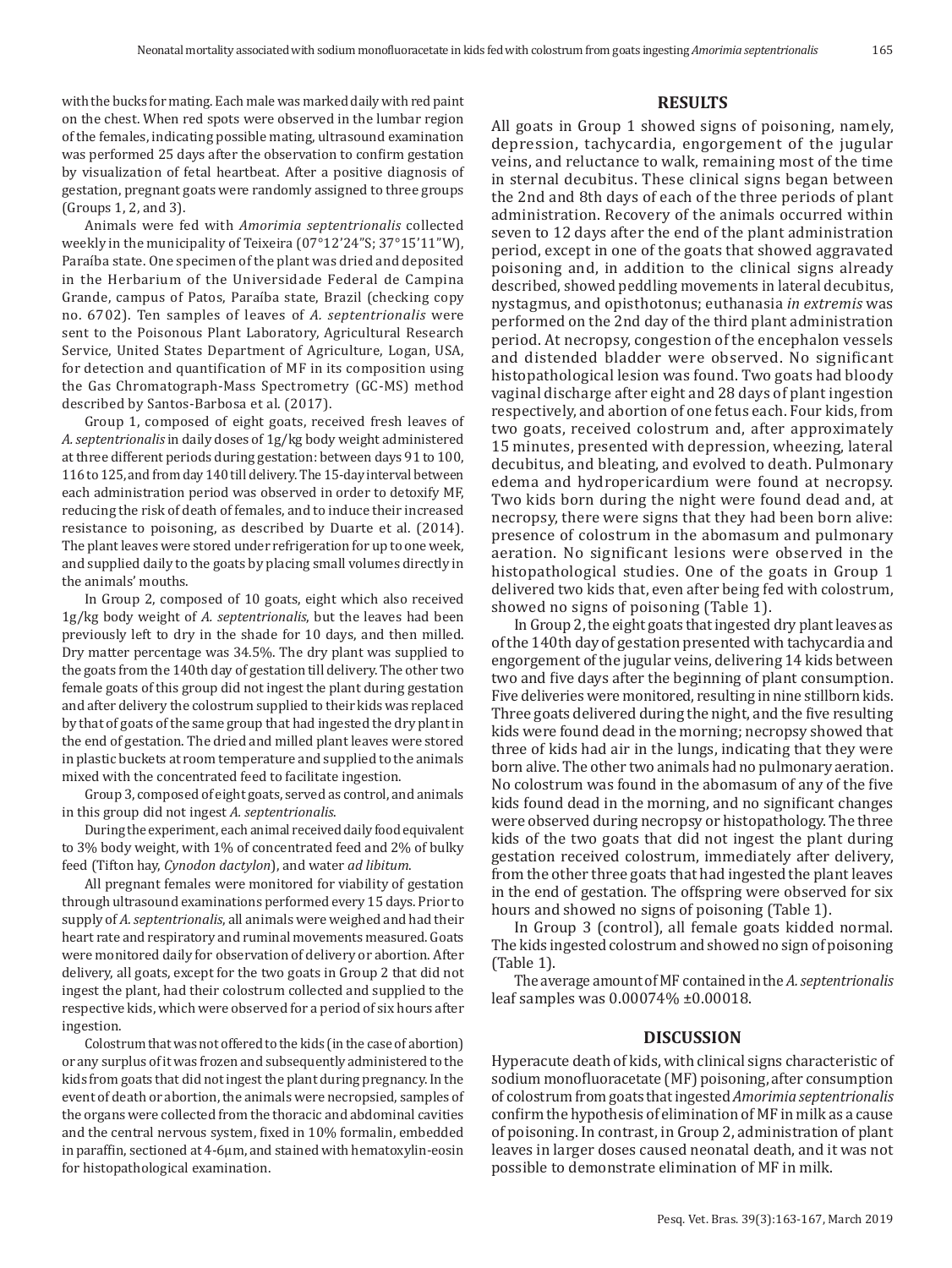| Group                      | $\operatorname{Goat}$ | Plant ingestion<br>(days) | Abortion     | Stillborn               | Death soon<br>after birth | Death after feeding with<br>colorum | Alive even after feeding<br>with colostrum |
|----------------------------|-----------------------|---------------------------|--------------|-------------------------|---------------------------|-------------------------------------|--------------------------------------------|
| Group 1                    | $\mathbf{1}$          | $22^a$                    |              |                         |                           |                                     |                                            |
| (1g/kg of fresh<br>leaves) | $\overline{c}$        | $\, 8$                    | $\mathbf{1}$ |                         |                           |                                     |                                            |
|                            | 3                     | 28                        | $\,1\,$      |                         |                           |                                     |                                            |
|                            | $\overline{4}$        | 30                        |              |                         |                           | $\overline{c}$                      |                                            |
|                            | 5                     | 29                        |              |                         |                           | 2                                   |                                            |
|                            | 6                     | 28                        |              |                         |                           | $1^{\rm b}$                         |                                            |
|                            | $\overline{7}$        | 28                        |              |                         |                           | 1 <sup>b</sup>                      |                                            |
|                            | 8                     | 32                        |              |                         |                           |                                     | $\sqrt{2}$                                 |
| Group 2                    | $\mathbf{1}$          | $\overline{4}$            |              | $\mathbf{2}$            |                           |                                     |                                            |
| (1g/kg of dry<br>leaves)   | $\overline{2}$        | $\overline{2}$            |              | $\overline{\mathbf{c}}$ |                           |                                     |                                            |
|                            | 3                     | 5                         |              | 2                       |                           |                                     |                                            |
|                            | $\overline{4}$        | $\overline{4}$            |              | $\mathbf{1}$            |                           |                                     |                                            |
|                            | 5                     | $\mathsf S$               |              | $\overline{\mathbf{c}}$ |                           |                                     |                                            |
|                            | 6                     | $\overline{4}$            |              | 2                       |                           |                                     |                                            |
|                            | $\overline{7}$        | 5                         |              |                         | $2^{\mathsf{c}}$          |                                     |                                            |
|                            | 8                     | $\mathsf S$               |              |                         | $1^{\circ}$               |                                     |                                            |
|                            | 9                     | $\boldsymbol{0}$          |              |                         |                           |                                     | $\sqrt{2}$                                 |
|                            | $10\,$                | $\boldsymbol{0}$          |              |                         |                           |                                     | $1\,$                                      |
| Group 3                    | $\mathbf{1}$          | $\boldsymbol{0}$          |              |                         |                           |                                     | $\overline{2}$                             |
| (control)                  | $\overline{2}$        | $\mathbf{0}$              |              |                         |                           |                                     | $1\,$                                      |
|                            | 3                     | $\boldsymbol{0}$          |              |                         |                           |                                     | $\sqrt{2}$                                 |
|                            | $\overline{4}$        | $\boldsymbol{0}$          |              |                         |                           |                                     | $\sqrt{2}$                                 |
|                            | 5                     | $\boldsymbol{0}$          |              |                         |                           |                                     | $\sqrt{2}$                                 |
|                            | 6                     | $\boldsymbol{0}$          |              |                         |                           |                                     | $\sqrt{2}$                                 |
|                            | 7                     | $\boldsymbol{0}$          |              |                         |                           |                                     | $\mathbf{1}$                               |
|                            | 8                     | $\boldsymbol{0}$          |              |                         |                           |                                     | $\mathbf{1}$                               |

**Table 1. Effect of ingestion of colostrum from goats that consumed** *Amorimia septentrionalis* **or not during gestation on their kids**

<sup>a</sup> Kid showed clinical signs of poisoning and was submitted to euthanasia *in extremis,* b kids that were born during the night and were found dead the next morning (colostrum observed in the abomasum and airways during necropsy),  $\cdot$  kids found dead and, at necropsy, air was observed in the lungs, indicating that they were born alive.

In a similar study, Vasconcelos et al. (2008), administered *A. septentrionalis* at a dose of 2g of fresh plant leaves per kg of body weight to two goats and five sheep during the last 15 days of gestation. One kid from one of the goats died five minutes after being fed with colostrum and the other goat delivered a kid that died soon after birth without ingesting colostrum. As in the present study, the authors also observed abortion, which occurred with sheep that consumed the plant for 10 days. The clinical signs observed in the kids of Group 1 that died immediately after ingesting colostrum are similar to those described by Vasconcelos et al. (2008) in natural poisoning with *A. septentrionalis* in goats occurred in the municipality of Cabaceiras, Paraíba state, which included reluctance to walk, falls, lateral decubitus, peddling movements, tachypnea, bleating, and death. Absence of significant histopathological findings in intoxicated kids was also observed by Paraguassu (1983) in a series of experiments conducted with goats. The clinical signs and absence of histopathological findings observed in the kids that died immediately after ingesting colostrum are consistent with poisoning by *A. septentrionalis*, with milk from the goats as the only route of poisoning, considering that it was the only food source of the kids.

It has already been demonstrated that other plants in the semi-arid region also have phytotoxins eliminated in milk, causing poisoning of offspring that ingest it. Using mice as an

experimental model, Lopes et al. (2014) demonstrated that the tremorgenic toxin present in *Ipomoea asarifolia*, or its metabolite, is eliminated in the milk of females that consume ration containing this plant, causing tremors and even the death of the offspring. Posteriorly, Carvalho de Lucena et al.(2014) also confirmed the occurrence of poisoning in lambs that ingested milk from ewes that fed exclusively on *I. asarifolia*.

*Crotalaria spectabilis* also affects the offspring in mice, either when the plant seeds are supplied together with the ration to lactating female mice or when monocrotaline (the plant toxic principle) is added to the feed, causing toxic effects such as weakness, ascites, and anasarca, both in the female mice and pups (Medeiros 1994).

Some active plant principles have also been found in dairy by-products. Alvarenga (2015) fed mice with ration containing cheese produced from the milk of cows that received *Pteridium aquilinum*, which contains ptaquiloside, a known carcinogen. At necropsy, the cows did not show any changes associated with poisoning, but the mice showed development of pre-neoplastic lesions in the stomach, intestines, and bladder.

Regarding the occurrence of abortion due to ingestion of *A. septentrionalis*, Silva et al. (2017) supplied 5g/kg body weight of fresh *A. septentrionalis* leaves, at the beginning of the fetal phase (36 days of gestation) and at the middle third (93 days of gestation) of the same phase, to four pregnant